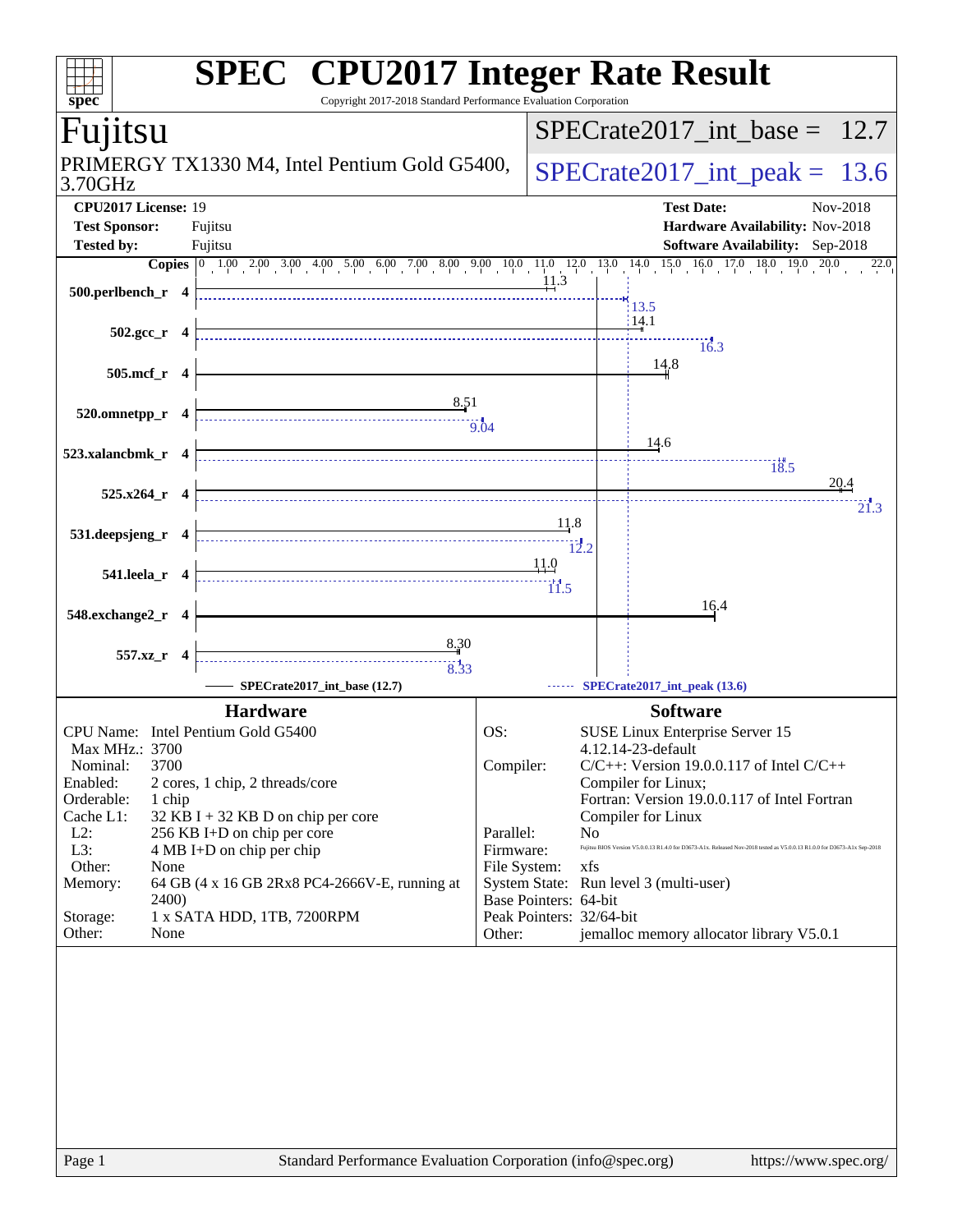Copyright 2017-2018 Standard Performance Evaluation Corporation

### Fujitsu

3.70GHz PRIMERGY TX1330 M4, Intel Pentium Gold G5400,  $\vert$  SPECrate 2017 int peak = 13.6

SPECrate2017 int\_base =  $12.7$ 

**[CPU2017 License:](http://www.spec.org/auto/cpu2017/Docs/result-fields.html#CPU2017License)** 19 **[Test Date:](http://www.spec.org/auto/cpu2017/Docs/result-fields.html#TestDate)** Nov-2018 **[Test Sponsor:](http://www.spec.org/auto/cpu2017/Docs/result-fields.html#TestSponsor)** Fujitsu **[Hardware Availability:](http://www.spec.org/auto/cpu2017/Docs/result-fields.html#HardwareAvailability)** Nov-2018 **[Tested by:](http://www.spec.org/auto/cpu2017/Docs/result-fields.html#Testedby)** Fujitsu **[Software Availability:](http://www.spec.org/auto/cpu2017/Docs/result-fields.html#SoftwareAvailability)** Sep-2018

#### **[Results Table](http://www.spec.org/auto/cpu2017/Docs/result-fields.html#ResultsTable)**

|                                   | <b>Base</b>    |                |             |                | <b>Peak</b> |                |              |                |                |              |                |              |                |              |
|-----------------------------------|----------------|----------------|-------------|----------------|-------------|----------------|--------------|----------------|----------------|--------------|----------------|--------------|----------------|--------------|
| <b>Benchmark</b>                  | <b>Copies</b>  | <b>Seconds</b> | Ratio       | <b>Seconds</b> | Ratio       | <b>Seconds</b> | <b>Ratio</b> | <b>Copies</b>  | <b>Seconds</b> | <b>Ratio</b> | <b>Seconds</b> | <b>Ratio</b> | <b>Seconds</b> | <b>Ratio</b> |
| $500.$ perlbench_r                | 4              | 562            | 11.3        | 562            | 11.3        | 575            | 11.1         | 4              | 468            | 13.6         | 472            | 13.5         | 471            | 13.5         |
| $502.\text{sec}$                  | 4              | 403            | 14.0        | 402            | 14.1        | 403            | 14.1         | 4              | 348            | 16.3         | 348            | 16.3         | 348            | 16.3         |
| $505$ .mcf r                      | 4              | 434            | 14.9        | 436            | 14.8        | 436            | 14.8         | $\overline{4}$ | 434            | 14.9         | 436            | 14.8         | 436            | 14.8         |
| 520.omnetpp_r                     | $\overline{4}$ | 615            | 8.53        | 619            | 8.48        | 617            | 8.51         | 4              | 579            | 9.06         | 580            | 9.04         | 581            | 9.03         |
| 523.xalancbmk r                   | 4              | 289            | 14.6        | 289            | 14.6        | 289            | 14.6         | 4              | 227            | 18.6         | 228            | 18.5         | 229            | 18.4         |
| 525.x264 r                        | 4              | 344            | 20.4        | 338            | 20.7        | 344            | 20.3         | 4              | 329            | 21.3         | 329            | 21.3         | 329            | 21.3         |
| 531.deepsjeng_r                   | 4              | 389            | 11.8        | 389            | 11.8        | 390            | 11.8         | 4              | 377            | 12.2         | 376            | 12.2         | 378            | 12.1         |
| 541.leela r                       | 4              | 601            | <b>11.0</b> | 585            | 11.3        | 613            | 10.8         | 4              | 576            | 11.5         | 577            | 11.5         | 588            | 11.3         |
| 548.exchange2_r                   | 4              | 640            | 16.4        | 640            | 16.4        | 640            | 16.4         | 4              | 640            | 16.4         | 640            | 16.4         | 640            | 16.4         |
| 557.xz r                          | 4              | 520            | 8.30        | 523            | 8.25        | 520            | 8.31         | 4              | 518            | 8.33         | 519            | 8.32         | 519            | 8.33         |
| $SPECrate2017$ int base =<br>12.7 |                |                |             |                |             |                |              |                |                |              |                |              |                |              |

**[SPECrate2017\\_int\\_peak =](http://www.spec.org/auto/cpu2017/Docs/result-fields.html#SPECrate2017intpeak) 13.6**

Results appear in the [order in which they were run.](http://www.spec.org/auto/cpu2017/Docs/result-fields.html#RunOrder) Bold underlined text [indicates a median measurement.](http://www.spec.org/auto/cpu2017/Docs/result-fields.html#Median)

#### **[Submit Notes](http://www.spec.org/auto/cpu2017/Docs/result-fields.html#SubmitNotes)**

 The numactl mechanism was used to bind copies to processors. The config file option 'submit' was used to generate numactl commands to bind each copy to a specific processor. For details, please see the config file.

#### **[Operating System Notes](http://www.spec.org/auto/cpu2017/Docs/result-fields.html#OperatingSystemNotes)**

Stack size set to unlimited using "ulimit -s unlimited"

#### **[General Notes](http://www.spec.org/auto/cpu2017/Docs/result-fields.html#GeneralNotes)**

Environment variables set by runcpu before the start of the run: LD\_LIBRARY\_PATH = "/home/Benchmark/speccpu2017-ic19-20181011/icc19-lib/ia32" LD\_LIBRARY\_PATH = "\$LD\_LIBRARY\_PATH:/home/Benchmark/speccpu2017-ic19-20181011/icc19-lib/intel64" LD\_LIBRARY\_PATH = "\$LD\_LIBRARY\_PATH:/home/Benchmark/speccpu2017-ic19-20181011/je5.0.1-32" LD\_LIBRARY\_PATH = "\$LD\_LIBRARY\_PATH:/home/Benchmark/speccpu2017-ic19-20181011/je5.0.1-64" Binaries compiled on a system with 2x Intel Xeon E5-2667 v2 CPU + 64GB RAM memory using SUSE Linux Enterprise Server 12 SP2 Transparent Huge Pages enabled by default Prior to runcpu invocation Filesystem page cache synced and cleared with: sync; echo 3 > /proc/sys/vm/drop\_caches jemalloc: configured and built at default for 32bit (i686) and 64bit (x86\_64) targets jemalloc: built with the RedHat Enterprise 7.4, and the system compiler gcc 4.8.5 jemalloc: sources available via jemalloc.net Yes: The test sponsor attests, as of date of publication, that CVE-2017-5754 (Meltdown)

**(Continued on next page)**

| Page 2 | Standard Performance Evaluation Corporation (info@spec.org) | https://www.spec.org/ |
|--------|-------------------------------------------------------------|-----------------------|
|--------|-------------------------------------------------------------|-----------------------|

**[spec](http://www.spec.org/)**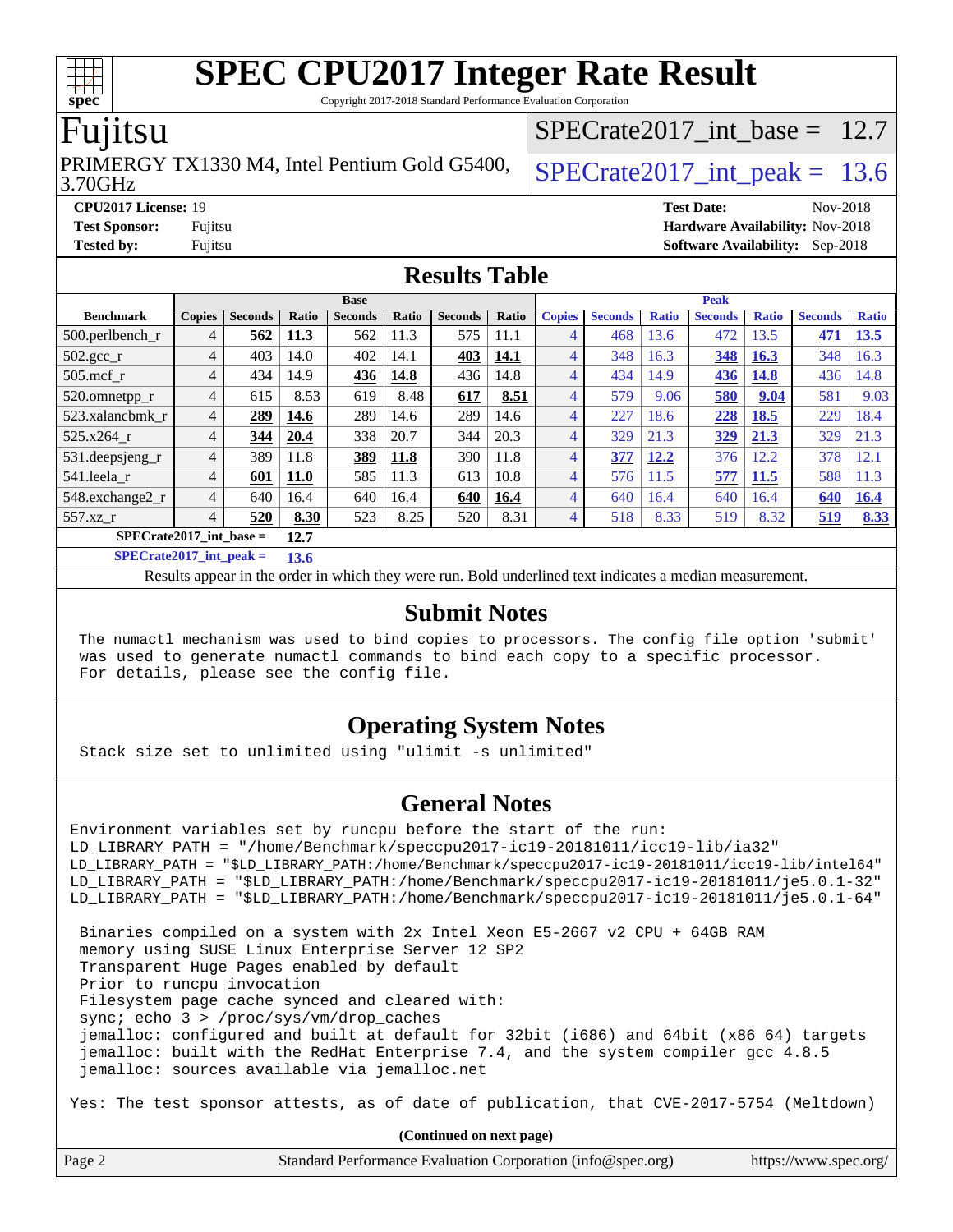Copyright 2017-2018 Standard Performance Evaluation Corporation

### Fujitsu

3.70GHz PRIMERGY TX1330 M4, Intel Pentium Gold G5400,  $\vert$  SPECrate 2017 int peak = 13.6

[SPECrate2017\\_int\\_base =](http://www.spec.org/auto/cpu2017/Docs/result-fields.html#SPECrate2017intbase) 12.7

**[CPU2017 License:](http://www.spec.org/auto/cpu2017/Docs/result-fields.html#CPU2017License)** 19 **[Test Date:](http://www.spec.org/auto/cpu2017/Docs/result-fields.html#TestDate)** Nov-2018 **[Test Sponsor:](http://www.spec.org/auto/cpu2017/Docs/result-fields.html#TestSponsor)** Fujitsu **Fundal** Fujitsu **[Hardware Availability:](http://www.spec.org/auto/cpu2017/Docs/result-fields.html#HardwareAvailability)** Nov-2018 **[Tested by:](http://www.spec.org/auto/cpu2017/Docs/result-fields.html#Testedby)** Fujitsu **[Software Availability:](http://www.spec.org/auto/cpu2017/Docs/result-fields.html#SoftwareAvailability)** Sep-2018

#### **[General Notes \(Continued\)](http://www.spec.org/auto/cpu2017/Docs/result-fields.html#GeneralNotes)**

Page 3 Standard Performance Evaluation Corporation [\(info@spec.org\)](mailto:info@spec.org) <https://www.spec.org/> is mitigated in the system as tested and documented. Yes: The test sponsor attests, as of date of publication, that CVE-2017-5753 (Spectre variant 1) is mitigated in the system as tested and documented. Yes: The test sponsor attests, as of date of publication, that CVE-2017-5715 (Spectre variant 2) is mitigated in the system as tested and documented. **[Platform Notes](http://www.spec.org/auto/cpu2017/Docs/result-fields.html#PlatformNotes)** BIOS configuration: Fan Control = Full Sysinfo program /home/Benchmark/speccpu2017-1.0.2/bin/sysinfo Rev: r5797 of 2017-06-14 96c45e4568ad54c135fd618bcc091c0f running on TX1330M4 Mon Nov 5 17:46:42 2018 SUT (System Under Test) info as seen by some common utilities. For more information on this section, see <https://www.spec.org/cpu2017/Docs/config.html#sysinfo> From /proc/cpuinfo model name : Intel(R) Pentium(R) Gold G5400 CPU @ 3.70GHz 1 "physical id"s (chips) 4 "processors" cores, siblings (Caution: counting these is hw and system dependent. The following excerpts from /proc/cpuinfo might not be reliable. Use with caution.) cpu cores : 2 siblings : 4 physical 0: cores 0 1 From lscpu: Architecture: x86\_64 CPU op-mode(s): 32-bit, 64-bit Byte Order: Little Endian  $CPU(s):$  4 On-line CPU(s) list: 0-3 Thread(s) per core: 2 Core(s) per socket: 2 Socket(s): 1 NUMA node(s): 1 Vendor ID: GenuineIntel CPU family: 6 Model: 158<br>Model name: 1158 Intel(R) Pentium(R) Gold G5400 CPU @ 3.70GHz Stepping: 11 CPU MHz: 3700.000 CPU max MHz: 3700.0000 CPU min MHz: 800.0000 **(Continued on next page)**

 $\pm\pm\prime$ **[spec](http://www.spec.org/)**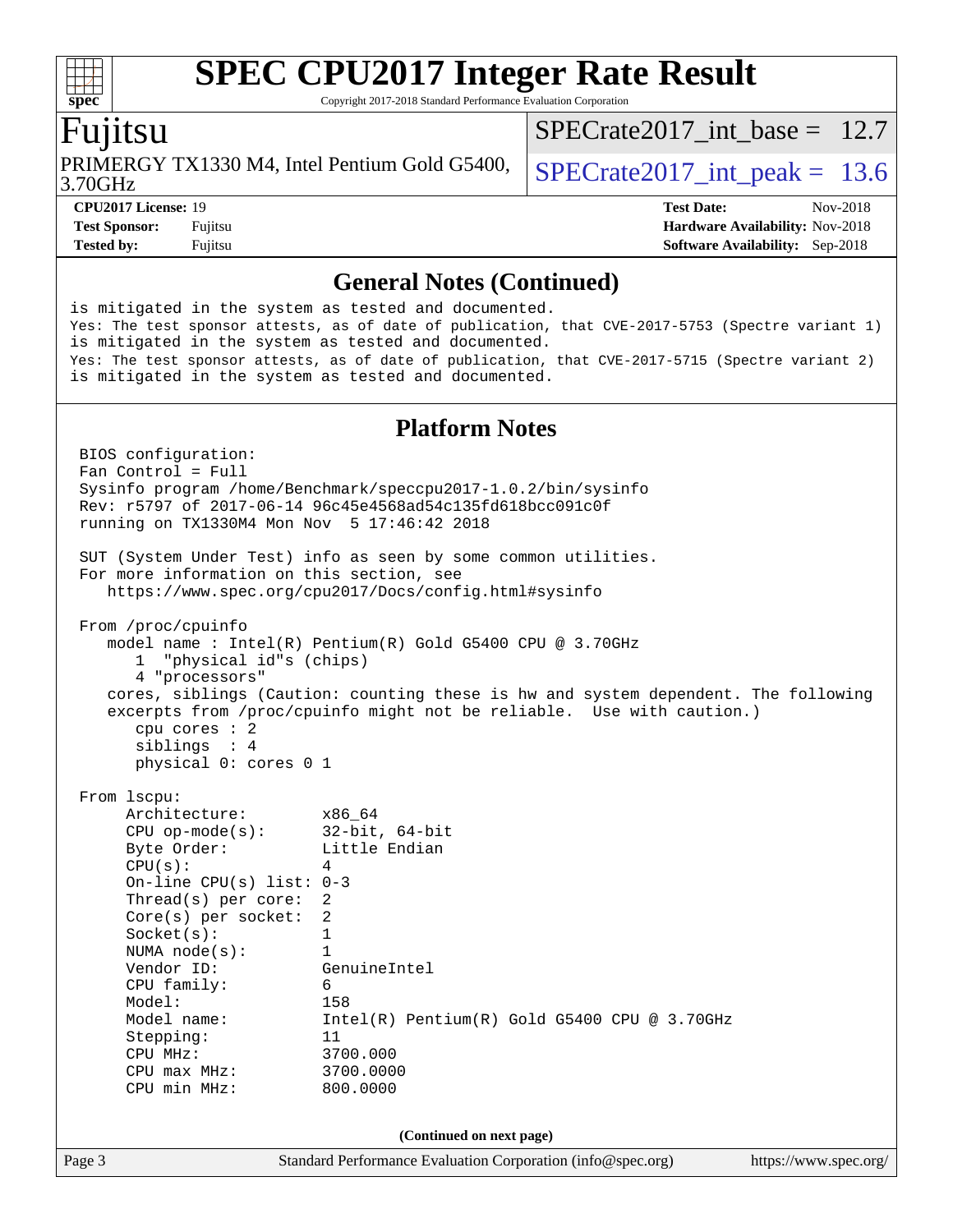Copyright 2017-2018 Standard Performance Evaluation Corporation

**[spec](http://www.spec.org/)** Fujitsu 3.70GHz PRIMERGY TX1330 M4, Intel Pentium Gold G5400,  $\vert$  SPECrate 2017 int peak = 13.6 [SPECrate2017\\_int\\_base =](http://www.spec.org/auto/cpu2017/Docs/result-fields.html#SPECrate2017intbase) 12.7 **[CPU2017 License:](http://www.spec.org/auto/cpu2017/Docs/result-fields.html#CPU2017License)** 19 **[Test Date:](http://www.spec.org/auto/cpu2017/Docs/result-fields.html#TestDate)** Nov-2018 **[Test Sponsor:](http://www.spec.org/auto/cpu2017/Docs/result-fields.html#TestSponsor)** Fujitsu **[Hardware Availability:](http://www.spec.org/auto/cpu2017/Docs/result-fields.html#HardwareAvailability)** Nov-2018 **[Tested by:](http://www.spec.org/auto/cpu2017/Docs/result-fields.html#Testedby)** Fujitsu **[Software Availability:](http://www.spec.org/auto/cpu2017/Docs/result-fields.html#SoftwareAvailability)** Sep-2018 **[Platform Notes \(Continued\)](http://www.spec.org/auto/cpu2017/Docs/result-fields.html#PlatformNotes)**

 BogoMIPS: 7392.00 Virtualization: VT-x L1d cache: 32K L1i cache: 32K L2 cache: 256K L3 cache: 4096K NUMA node0 CPU(s): 0-3 Flags: fpu vme de pse tsc msr pae mce cx8 apic sep mtrr pge mca cmov pat pse36 clflush dts acpi mmx fxsr sse sse2 ss ht tm pbe syscall nx pdpe1gb rdtscp lm constant\_tsc art arch\_perfmon pebs bts rep\_good nopl xtopology nonstop\_tsc cpuid aperfmperf tsc\_known\_freq pni pclmulqdq dtes64 monitor ds\_cpl vmx est tm2 ssse3 sdbg cx16 xtpr pdcm pcid sse4\_1 sse4\_2 x2apic movbe popcnt tsc\_deadline\_timer aes xsave rdrand lahf\_lm abm 3dnowprefetch cpuid\_fault epb invpcid\_single pti tpr\_shadow vnmi flexpriority ept vpid fsgsbase tsc\_adjust smep erms invpcid mpx rdseed smap clflushopt intel\_pt xsaveopt xsavec xgetbv1 xsaves ibpb ibrs stibp dtherm arat pln pts hwp hwp\_notify hwp\_act\_window hwp\_epp ssbd /proc/cpuinfo cache data cache size : 4096 KB From numactl --hardware WARNING: a numactl 'node' might or might not correspond to a physical chip. available: 1 nodes (0) node 0 cpus: 0 1 2 3 node 0 size: 63916 MB node 0 free: 63437 MB node distances: node 0 0: 10 From /proc/meminfo MemTotal: 65450924 kB HugePages\_Total: 0 Hugepagesize: 2048 kB From /etc/\*release\* /etc/\*version\* os-release: NAME="SLES" VERSION="15" VERSION\_ID="15" PRETTY\_NAME="SUSE Linux Enterprise Server 15" ID="sles" ID\_LIKE="suse" ANSI\_COLOR="0;32" CPE\_NAME="cpe:/o:suse:sles:15" uname -a: **(Continued on next page)**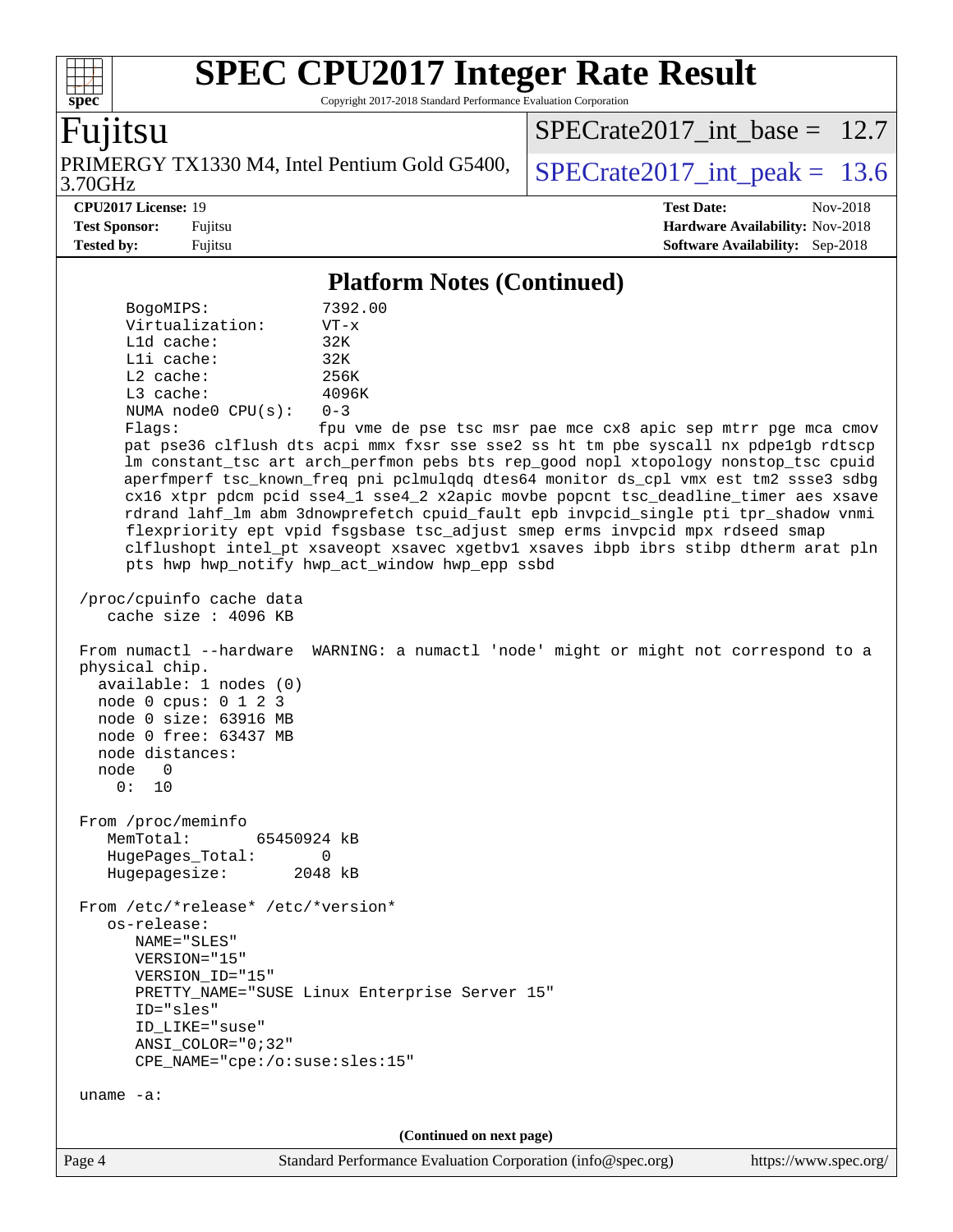Copyright 2017-2018 Standard Performance Evaluation Corporation

### Fujitsu

3.70GHz PRIMERGY TX1330 M4, Intel Pentium Gold G5400,  $\vert$  SPECrate 2017 int peak = 13.6

SPECrate2017 int\_base =  $12.7$ 

**[CPU2017 License:](http://www.spec.org/auto/cpu2017/Docs/result-fields.html#CPU2017License)** 19 **[Test Date:](http://www.spec.org/auto/cpu2017/Docs/result-fields.html#TestDate)** Nov-2018 **[Test Sponsor:](http://www.spec.org/auto/cpu2017/Docs/result-fields.html#TestSponsor)** Fujitsu **[Hardware Availability:](http://www.spec.org/auto/cpu2017/Docs/result-fields.html#HardwareAvailability)** Nov-2018 **[Tested by:](http://www.spec.org/auto/cpu2017/Docs/result-fields.html#Testedby)** Fujitsu **[Software Availability:](http://www.spec.org/auto/cpu2017/Docs/result-fields.html#SoftwareAvailability)** Sep-2018

#### **[Platform Notes \(Continued\)](http://www.spec.org/auto/cpu2017/Docs/result-fields.html#PlatformNotes)**

 Linux TX1330M4 4.12.14-23-default #1 SMP Tue May 29 21:04:44 UTC 2018 (cd0437b) x86\_64 x86\_64 x86\_64 GNU/Linux

run-level 3 Nov 5 17:24

 SPEC is set to: /home/Benchmark/speccpu2017-1.0.2 Filesystem Type Size Used Avail Use% Mounted on /dev/sda3 xfs 828G 111G 718G 14% /home

 Additional information from dmidecode follows. WARNING: Use caution when you interpret this section. The 'dmidecode' program reads system data which is "intended to allow hardware to be accurately determined", but the intent may not be met, as there are frequent changes to hardware, firmware, and the "DMTF SMBIOS" standard.

 BIOS FUJITSU // American Megatrends Inc. V5.0.0.13 R1.0.0 for D3673-A1x 09/14/2018 Memory:

4x Samsung M391A2K43BB1-CTD 16 GB 2 rank 2667, configured at 2400

(End of data from sysinfo program)

#### **[Compiler Version Notes](http://www.spec.org/auto/cpu2017/Docs/result-fields.html#CompilerVersionNotes)**

| Page 5                        | Standard Performance Evaluation Corporation (info@spec.org)                                                  | https://www.spec.org/ |
|-------------------------------|--------------------------------------------------------------------------------------------------------------|-----------------------|
|                               | (Continued on next page)                                                                                     |                       |
|                               |                                                                                                              |                       |
|                               | icpc (ICC) 19.0.0.117 20180804<br>Copyright (C) 1985-2018 Intel Corporation. All rights reserved.            |                       |
|                               |                                                                                                              |                       |
| $541.$ leela $r(base)$        | CXXC 520.omnetpp_r(base) 523.xalancbmk_r(base) 531.deepsjeng_r(base)                                         |                       |
|                               |                                                                                                              |                       |
| icc (ICC) 19.0.0.117 20180804 | Copyright (C) 1985-2018 Intel Corporation. All rights reserved.                                              |                       |
| CC.                           | 500.perlbench $r(\text{peak})$ 502.gcc $r(\text{peak})$                                                      |                       |
|                               |                                                                                                              |                       |
| icc (ICC) 19.0.0.117 20180804 | Copyright (C) 1985-2018 Intel Corporation. All rights reserved.                                              |                       |
| CC.                           | 500.perlbench_r(base) 502.gcc_r(base) 505.mcf_r(base, peak)<br>$525.x264_r(base, peak) 557.xz_r(base, peak)$ |                       |
|                               |                                                                                                              |                       |

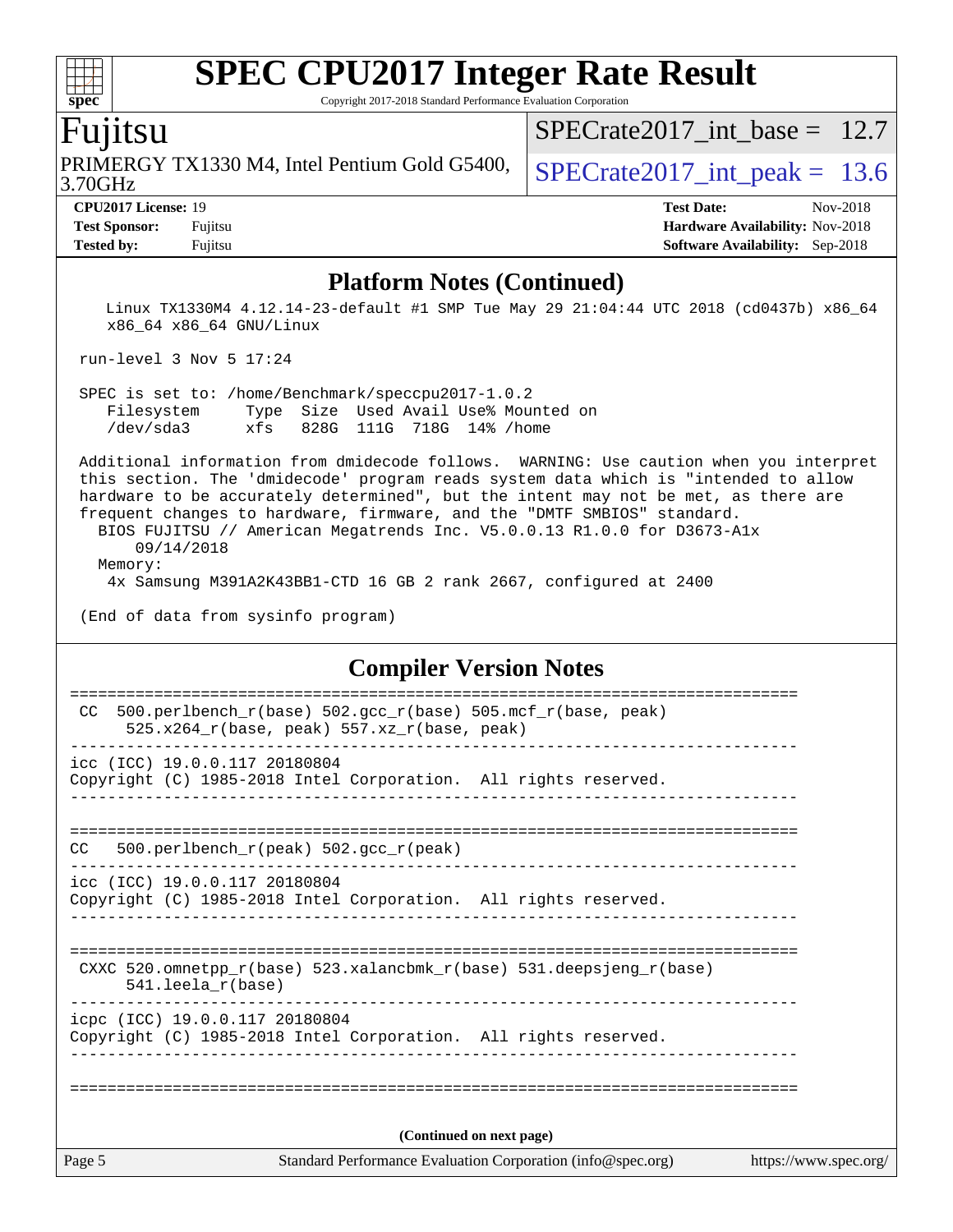Copyright 2017-2018 Standard Performance Evaluation Corporation

## Fujitsu

**[spec](http://www.spec.org/)**

 $\pm\pm$ 

3.70GHz PRIMERGY TX1330 M4, Intel Pentium Gold G5400,  $\vert$  SPECrate 2017 int peak = 13.6

SPECrate2017 int\_base =  $12.7$ 

**[CPU2017 License:](http://www.spec.org/auto/cpu2017/Docs/result-fields.html#CPU2017License)** 19 **[Test Date:](http://www.spec.org/auto/cpu2017/Docs/result-fields.html#TestDate)** Nov-2018 **[Test Sponsor:](http://www.spec.org/auto/cpu2017/Docs/result-fields.html#TestSponsor)** Fujitsu **[Hardware Availability:](http://www.spec.org/auto/cpu2017/Docs/result-fields.html#HardwareAvailability)** Nov-2018 **[Tested by:](http://www.spec.org/auto/cpu2017/Docs/result-fields.html#Testedby)** Fujitsu **[Software Availability:](http://www.spec.org/auto/cpu2017/Docs/result-fields.html#SoftwareAvailability)** Sep-2018

### **[Compiler Version Notes \(Continued\)](http://www.spec.org/auto/cpu2017/Docs/result-fields.html#CompilerVersionNotes)**

| CXXC 520.omnetpp $r(\text{peak})$ 523.xalancbmk $r(\text{peak})$ 531.deepsjeng $r(\text{peak})$<br>$541.$ leela r(peak) |
|-------------------------------------------------------------------------------------------------------------------------|
| icpc (ICC) 19.0.0.117 20180804<br>Copyright (C) 1985-2018 Intel Corporation. All rights reserved.                       |
| $FC$ 548. exchange2 $r(base, peak)$                                                                                     |
| ifort (IFORT) 19.0.0.117 20180804<br>Copyright (C) 1985-2018 Intel Corporation. All rights reserved.                    |

## **[Base Compiler Invocation](http://www.spec.org/auto/cpu2017/Docs/result-fields.html#BaseCompilerInvocation)**

[C benchmarks](http://www.spec.org/auto/cpu2017/Docs/result-fields.html#Cbenchmarks): [icc -m64 -std=c11](http://www.spec.org/cpu2017/results/res2018q4/cpu2017-20181113-09790.flags.html#user_CCbase_intel_icc_64bit_c11_33ee0cdaae7deeeab2a9725423ba97205ce30f63b9926c2519791662299b76a0318f32ddfffdc46587804de3178b4f9328c46fa7c2b0cd779d7a61945c91cd35)

[C++ benchmarks:](http://www.spec.org/auto/cpu2017/Docs/result-fields.html#CXXbenchmarks) [icpc -m64](http://www.spec.org/cpu2017/results/res2018q4/cpu2017-20181113-09790.flags.html#user_CXXbase_intel_icpc_64bit_4ecb2543ae3f1412ef961e0650ca070fec7b7afdcd6ed48761b84423119d1bf6bdf5cad15b44d48e7256388bc77273b966e5eb805aefd121eb22e9299b2ec9d9)

[Fortran benchmarks](http://www.spec.org/auto/cpu2017/Docs/result-fields.html#Fortranbenchmarks): [ifort -m64](http://www.spec.org/cpu2017/results/res2018q4/cpu2017-20181113-09790.flags.html#user_FCbase_intel_ifort_64bit_24f2bb282fbaeffd6157abe4f878425411749daecae9a33200eee2bee2fe76f3b89351d69a8130dd5949958ce389cf37ff59a95e7a40d588e8d3a57e0c3fd751)

## **[Base Portability Flags](http://www.spec.org/auto/cpu2017/Docs/result-fields.html#BasePortabilityFlags)**

 500.perlbench\_r: [-DSPEC\\_LP64](http://www.spec.org/cpu2017/results/res2018q4/cpu2017-20181113-09790.flags.html#b500.perlbench_r_basePORTABILITY_DSPEC_LP64) [-DSPEC\\_LINUX\\_X64](http://www.spec.org/cpu2017/results/res2018q4/cpu2017-20181113-09790.flags.html#b500.perlbench_r_baseCPORTABILITY_DSPEC_LINUX_X64) 502.gcc\_r: [-DSPEC\\_LP64](http://www.spec.org/cpu2017/results/res2018q4/cpu2017-20181113-09790.flags.html#suite_basePORTABILITY502_gcc_r_DSPEC_LP64) 505.mcf\_r: [-DSPEC\\_LP64](http://www.spec.org/cpu2017/results/res2018q4/cpu2017-20181113-09790.flags.html#suite_basePORTABILITY505_mcf_r_DSPEC_LP64) 520.omnetpp\_r: [-DSPEC\\_LP64](http://www.spec.org/cpu2017/results/res2018q4/cpu2017-20181113-09790.flags.html#suite_basePORTABILITY520_omnetpp_r_DSPEC_LP64) 523.xalancbmk\_r: [-DSPEC\\_LP64](http://www.spec.org/cpu2017/results/res2018q4/cpu2017-20181113-09790.flags.html#suite_basePORTABILITY523_xalancbmk_r_DSPEC_LP64) [-DSPEC\\_LINUX](http://www.spec.org/cpu2017/results/res2018q4/cpu2017-20181113-09790.flags.html#b523.xalancbmk_r_baseCXXPORTABILITY_DSPEC_LINUX) 525.x264\_r: [-DSPEC\\_LP64](http://www.spec.org/cpu2017/results/res2018q4/cpu2017-20181113-09790.flags.html#suite_basePORTABILITY525_x264_r_DSPEC_LP64) 531.deepsjeng\_r: [-DSPEC\\_LP64](http://www.spec.org/cpu2017/results/res2018q4/cpu2017-20181113-09790.flags.html#suite_basePORTABILITY531_deepsjeng_r_DSPEC_LP64) 541.leela\_r: [-DSPEC\\_LP64](http://www.spec.org/cpu2017/results/res2018q4/cpu2017-20181113-09790.flags.html#suite_basePORTABILITY541_leela_r_DSPEC_LP64) 548.exchange2\_r: [-DSPEC\\_LP64](http://www.spec.org/cpu2017/results/res2018q4/cpu2017-20181113-09790.flags.html#suite_basePORTABILITY548_exchange2_r_DSPEC_LP64) 557.xz\_r: [-DSPEC\\_LP64](http://www.spec.org/cpu2017/results/res2018q4/cpu2017-20181113-09790.flags.html#suite_basePORTABILITY557_xz_r_DSPEC_LP64)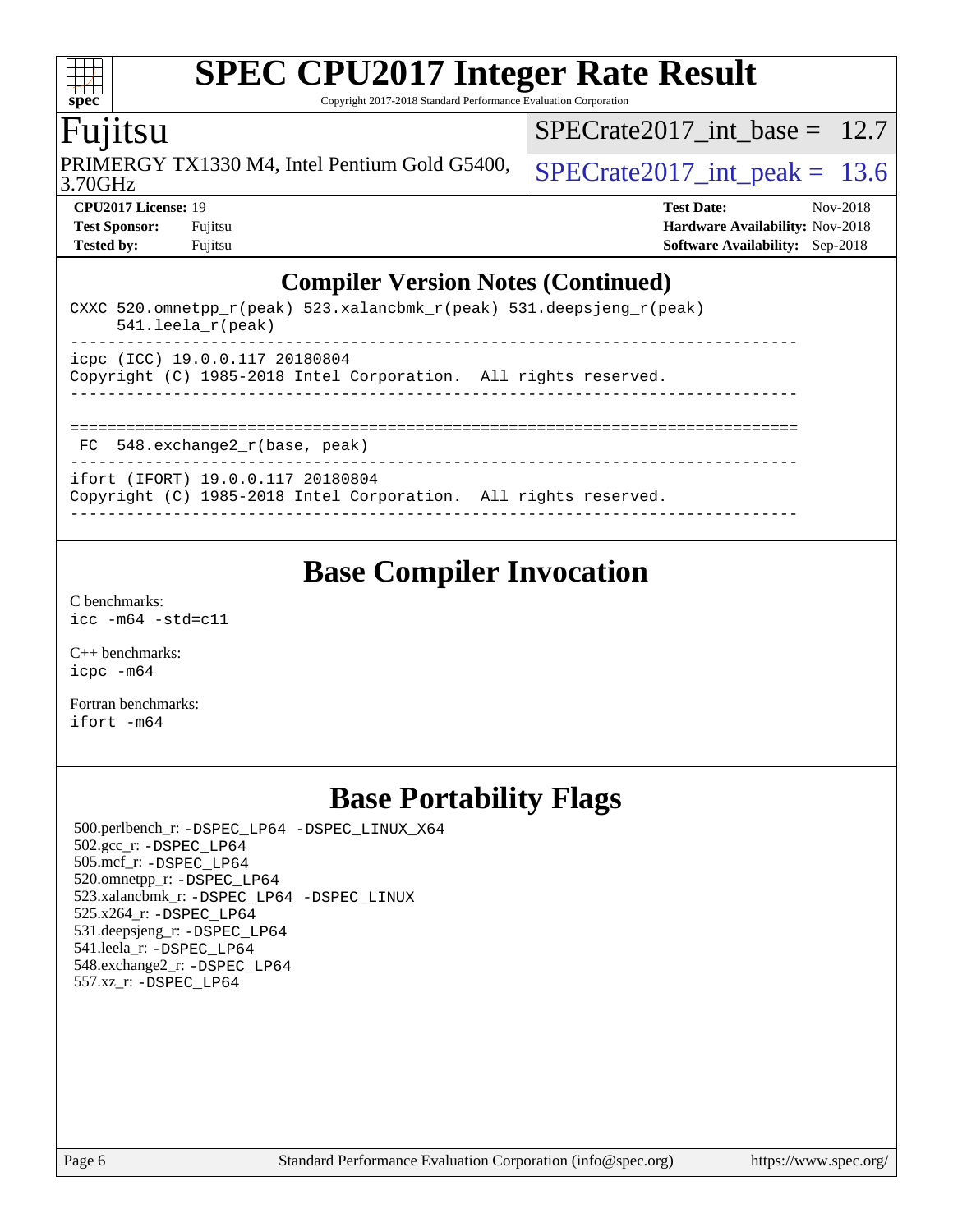Copyright 2017-2018 Standard Performance Evaluation Corporation

### Fujitsu

**[spec](http://www.spec.org/)**

 $+\ +$ 

3.70GHz PRIMERGY TX1330 M4, Intel Pentium Gold G5400,  $\vert$  SPECrate 2017 int peak = 13.6

SPECrate2017 int\_base =  $12.7$ 

**[CPU2017 License:](http://www.spec.org/auto/cpu2017/Docs/result-fields.html#CPU2017License)** 19 **[Test Date:](http://www.spec.org/auto/cpu2017/Docs/result-fields.html#TestDate)** Nov-2018 **[Test Sponsor:](http://www.spec.org/auto/cpu2017/Docs/result-fields.html#TestSponsor)** Fujitsu **Fundal** Fujitsu **[Hardware Availability:](http://www.spec.org/auto/cpu2017/Docs/result-fields.html#HardwareAvailability)** Nov-2018 **[Tested by:](http://www.spec.org/auto/cpu2017/Docs/result-fields.html#Testedby)** Fujitsu **[Software Availability:](http://www.spec.org/auto/cpu2017/Docs/result-fields.html#SoftwareAvailability)** Sep-2018

## **[Base Optimization Flags](http://www.spec.org/auto/cpu2017/Docs/result-fields.html#BaseOptimizationFlags)**

#### [C benchmarks](http://www.spec.org/auto/cpu2017/Docs/result-fields.html#Cbenchmarks):

[-Wl,-z,muldefs](http://www.spec.org/cpu2017/results/res2018q4/cpu2017-20181113-09790.flags.html#user_CCbase_link_force_multiple1_b4cbdb97b34bdee9ceefcfe54f4c8ea74255f0b02a4b23e853cdb0e18eb4525ac79b5a88067c842dd0ee6996c24547a27a4b99331201badda8798ef8a743f577) [-xSSE4.2](http://www.spec.org/cpu2017/results/res2018q4/cpu2017-20181113-09790.flags.html#user_CCbase_f-xSSE42_d85b2ac37ddc90662d11f1a4a8dc959d40ee6b8c1b95cdec45efdeb6594938334ecec49699063ec518cad6ffb0ae5f89c6821e9beeb549020603d53f71a41bf5) [-ipo](http://www.spec.org/cpu2017/results/res2018q4/cpu2017-20181113-09790.flags.html#user_CCbase_f-ipo) [-O3](http://www.spec.org/cpu2017/results/res2018q4/cpu2017-20181113-09790.flags.html#user_CCbase_f-O3) [-no-prec-div](http://www.spec.org/cpu2017/results/res2018q4/cpu2017-20181113-09790.flags.html#user_CCbase_f-no-prec-div) [-qopt-prefetch](http://www.spec.org/cpu2017/results/res2018q4/cpu2017-20181113-09790.flags.html#user_CCbase_f-qopt-prefetch) [-qopt-mem-layout-trans=3](http://www.spec.org/cpu2017/results/res2018q4/cpu2017-20181113-09790.flags.html#user_CCbase_f-qopt-mem-layout-trans_de80db37974c74b1f0e20d883f0b675c88c3b01e9d123adea9b28688d64333345fb62bc4a798493513fdb68f60282f9a726aa07f478b2f7113531aecce732043) [-L/usr/local/je5.0.1-64/lib](http://www.spec.org/cpu2017/results/res2018q4/cpu2017-20181113-09790.flags.html#user_CCbase_jemalloc_link_path64_4b10a636b7bce113509b17f3bd0d6226c5fb2346b9178c2d0232c14f04ab830f976640479e5c33dc2bcbbdad86ecfb6634cbbd4418746f06f368b512fced5394) [-ljemalloc](http://www.spec.org/cpu2017/results/res2018q4/cpu2017-20181113-09790.flags.html#user_CCbase_jemalloc_link_lib_d1249b907c500fa1c0672f44f562e3d0f79738ae9e3c4a9c376d49f265a04b9c99b167ecedbf6711b3085be911c67ff61f150a17b3472be731631ba4d0471706)

[C++ benchmarks:](http://www.spec.org/auto/cpu2017/Docs/result-fields.html#CXXbenchmarks)

[-Wl,-z,muldefs](http://www.spec.org/cpu2017/results/res2018q4/cpu2017-20181113-09790.flags.html#user_CXXbase_link_force_multiple1_b4cbdb97b34bdee9ceefcfe54f4c8ea74255f0b02a4b23e853cdb0e18eb4525ac79b5a88067c842dd0ee6996c24547a27a4b99331201badda8798ef8a743f577) [-xSSE4.2](http://www.spec.org/cpu2017/results/res2018q4/cpu2017-20181113-09790.flags.html#user_CXXbase_f-xSSE42_d85b2ac37ddc90662d11f1a4a8dc959d40ee6b8c1b95cdec45efdeb6594938334ecec49699063ec518cad6ffb0ae5f89c6821e9beeb549020603d53f71a41bf5) [-ipo](http://www.spec.org/cpu2017/results/res2018q4/cpu2017-20181113-09790.flags.html#user_CXXbase_f-ipo) [-O3](http://www.spec.org/cpu2017/results/res2018q4/cpu2017-20181113-09790.flags.html#user_CXXbase_f-O3) [-no-prec-div](http://www.spec.org/cpu2017/results/res2018q4/cpu2017-20181113-09790.flags.html#user_CXXbase_f-no-prec-div) [-qopt-prefetch](http://www.spec.org/cpu2017/results/res2018q4/cpu2017-20181113-09790.flags.html#user_CXXbase_f-qopt-prefetch) [-qopt-mem-layout-trans=3](http://www.spec.org/cpu2017/results/res2018q4/cpu2017-20181113-09790.flags.html#user_CXXbase_f-qopt-mem-layout-trans_de80db37974c74b1f0e20d883f0b675c88c3b01e9d123adea9b28688d64333345fb62bc4a798493513fdb68f60282f9a726aa07f478b2f7113531aecce732043) [-L/usr/local/je5.0.1-64/lib](http://www.spec.org/cpu2017/results/res2018q4/cpu2017-20181113-09790.flags.html#user_CXXbase_jemalloc_link_path64_4b10a636b7bce113509b17f3bd0d6226c5fb2346b9178c2d0232c14f04ab830f976640479e5c33dc2bcbbdad86ecfb6634cbbd4418746f06f368b512fced5394) [-ljemalloc](http://www.spec.org/cpu2017/results/res2018q4/cpu2017-20181113-09790.flags.html#user_CXXbase_jemalloc_link_lib_d1249b907c500fa1c0672f44f562e3d0f79738ae9e3c4a9c376d49f265a04b9c99b167ecedbf6711b3085be911c67ff61f150a17b3472be731631ba4d0471706)

[Fortran benchmarks](http://www.spec.org/auto/cpu2017/Docs/result-fields.html#Fortranbenchmarks):

[-Wl,-z,muldefs](http://www.spec.org/cpu2017/results/res2018q4/cpu2017-20181113-09790.flags.html#user_FCbase_link_force_multiple1_b4cbdb97b34bdee9ceefcfe54f4c8ea74255f0b02a4b23e853cdb0e18eb4525ac79b5a88067c842dd0ee6996c24547a27a4b99331201badda8798ef8a743f577) [-xSSE4.2](http://www.spec.org/cpu2017/results/res2018q4/cpu2017-20181113-09790.flags.html#user_FCbase_f-xSSE42_d85b2ac37ddc90662d11f1a4a8dc959d40ee6b8c1b95cdec45efdeb6594938334ecec49699063ec518cad6ffb0ae5f89c6821e9beeb549020603d53f71a41bf5) [-ipo](http://www.spec.org/cpu2017/results/res2018q4/cpu2017-20181113-09790.flags.html#user_FCbase_f-ipo) [-O3](http://www.spec.org/cpu2017/results/res2018q4/cpu2017-20181113-09790.flags.html#user_FCbase_f-O3) [-no-prec-div](http://www.spec.org/cpu2017/results/res2018q4/cpu2017-20181113-09790.flags.html#user_FCbase_f-no-prec-div) [-qopt-prefetch](http://www.spec.org/cpu2017/results/res2018q4/cpu2017-20181113-09790.flags.html#user_FCbase_f-qopt-prefetch) [-qopt-mem-layout-trans=3](http://www.spec.org/cpu2017/results/res2018q4/cpu2017-20181113-09790.flags.html#user_FCbase_f-qopt-mem-layout-trans_de80db37974c74b1f0e20d883f0b675c88c3b01e9d123adea9b28688d64333345fb62bc4a798493513fdb68f60282f9a726aa07f478b2f7113531aecce732043) [-nostandard-realloc-lhs](http://www.spec.org/cpu2017/results/res2018q4/cpu2017-20181113-09790.flags.html#user_FCbase_f_2003_std_realloc_82b4557e90729c0f113870c07e44d33d6f5a304b4f63d4c15d2d0f1fab99f5daaed73bdb9275d9ae411527f28b936061aa8b9c8f2d63842963b95c9dd6426b8a) [-align array32byte](http://www.spec.org/cpu2017/results/res2018q4/cpu2017-20181113-09790.flags.html#user_FCbase_align_array32byte_b982fe038af199962ba9a80c053b8342c548c85b40b8e86eb3cc33dee0d7986a4af373ac2d51c3f7cf710a18d62fdce2948f201cd044323541f22fc0fffc51b6) [-L/usr/local/je5.0.1-64/lib](http://www.spec.org/cpu2017/results/res2018q4/cpu2017-20181113-09790.flags.html#user_FCbase_jemalloc_link_path64_4b10a636b7bce113509b17f3bd0d6226c5fb2346b9178c2d0232c14f04ab830f976640479e5c33dc2bcbbdad86ecfb6634cbbd4418746f06f368b512fced5394) [-ljemalloc](http://www.spec.org/cpu2017/results/res2018q4/cpu2017-20181113-09790.flags.html#user_FCbase_jemalloc_link_lib_d1249b907c500fa1c0672f44f562e3d0f79738ae9e3c4a9c376d49f265a04b9c99b167ecedbf6711b3085be911c67ff61f150a17b3472be731631ba4d0471706)

## **[Peak Compiler Invocation](http://www.spec.org/auto/cpu2017/Docs/result-fields.html#PeakCompilerInvocation)**

[C benchmarks \(except as noted below\)](http://www.spec.org/auto/cpu2017/Docs/result-fields.html#Cbenchmarksexceptasnotedbelow): [icc -m64 -std=c11](http://www.spec.org/cpu2017/results/res2018q4/cpu2017-20181113-09790.flags.html#user_CCpeak_intel_icc_64bit_c11_33ee0cdaae7deeeab2a9725423ba97205ce30f63b9926c2519791662299b76a0318f32ddfffdc46587804de3178b4f9328c46fa7c2b0cd779d7a61945c91cd35)

502.gcc\_r: [icc -m32 -std=c11 -L/opt/intel/compilers\\_and\\_libraries/linux/lib/ia32](http://www.spec.org/cpu2017/results/res2018q4/cpu2017-20181113-09790.flags.html#user_peakCCLD502_gcc_r_intel_icc_bcd55bc11decd76af38be8616099db37f32773d76bd961737540c9ba3d258d1aeb660f1aec37240aca013ec271dc3b4c5982838342e9361fec6c6d7eb8c5d305)

[C++ benchmarks \(except as noted below\):](http://www.spec.org/auto/cpu2017/Docs/result-fields.html#CXXbenchmarksexceptasnotedbelow) [icpc -m64](http://www.spec.org/cpu2017/results/res2018q4/cpu2017-20181113-09790.flags.html#user_CXXpeak_intel_icpc_64bit_4ecb2543ae3f1412ef961e0650ca070fec7b7afdcd6ed48761b84423119d1bf6bdf5cad15b44d48e7256388bc77273b966e5eb805aefd121eb22e9299b2ec9d9)

523.xalancbmk\_r: [icpc -m32 -L/opt/intel/compilers\\_and\\_libraries/linux/lib/ia32](http://www.spec.org/cpu2017/results/res2018q4/cpu2017-20181113-09790.flags.html#user_peakCXXLD523_xalancbmk_r_intel_icpc_77103277ce66053c4eb1feb781ae256d270568983fc0b9126dd0ae5c2cb544cb0d0e10d5f18a59f49e230fa03971542e7854a746b180d8b6924e09b8253dcafe)

[Fortran benchmarks](http://www.spec.org/auto/cpu2017/Docs/result-fields.html#Fortranbenchmarks): [ifort -m64](http://www.spec.org/cpu2017/results/res2018q4/cpu2017-20181113-09790.flags.html#user_FCpeak_intel_ifort_64bit_24f2bb282fbaeffd6157abe4f878425411749daecae9a33200eee2bee2fe76f3b89351d69a8130dd5949958ce389cf37ff59a95e7a40d588e8d3a57e0c3fd751)

## **[Peak Portability Flags](http://www.spec.org/auto/cpu2017/Docs/result-fields.html#PeakPortabilityFlags)**

 500.perlbench\_r: [-DSPEC\\_LP64](http://www.spec.org/cpu2017/results/res2018q4/cpu2017-20181113-09790.flags.html#b500.perlbench_r_peakPORTABILITY_DSPEC_LP64) [-DSPEC\\_LINUX\\_X64](http://www.spec.org/cpu2017/results/res2018q4/cpu2017-20181113-09790.flags.html#b500.perlbench_r_peakCPORTABILITY_DSPEC_LINUX_X64) 502.gcc\_r: [-D\\_FILE\\_OFFSET\\_BITS=64](http://www.spec.org/cpu2017/results/res2018q4/cpu2017-20181113-09790.flags.html#user_peakPORTABILITY502_gcc_r_file_offset_bits_64_5ae949a99b284ddf4e95728d47cb0843d81b2eb0e18bdfe74bbf0f61d0b064f4bda2f10ea5eb90e1dcab0e84dbc592acfc5018bc955c18609f94ddb8d550002c) 505.mcf\_r: [-DSPEC\\_LP64](http://www.spec.org/cpu2017/results/res2018q4/cpu2017-20181113-09790.flags.html#suite_peakPORTABILITY505_mcf_r_DSPEC_LP64) 520.omnetpp\_r: [-DSPEC\\_LP64](http://www.spec.org/cpu2017/results/res2018q4/cpu2017-20181113-09790.flags.html#suite_peakPORTABILITY520_omnetpp_r_DSPEC_LP64) 523.xalancbmk\_r: [-D\\_FILE\\_OFFSET\\_BITS=64](http://www.spec.org/cpu2017/results/res2018q4/cpu2017-20181113-09790.flags.html#user_peakPORTABILITY523_xalancbmk_r_file_offset_bits_64_5ae949a99b284ddf4e95728d47cb0843d81b2eb0e18bdfe74bbf0f61d0b064f4bda2f10ea5eb90e1dcab0e84dbc592acfc5018bc955c18609f94ddb8d550002c) [-DSPEC\\_LINUX](http://www.spec.org/cpu2017/results/res2018q4/cpu2017-20181113-09790.flags.html#b523.xalancbmk_r_peakCXXPORTABILITY_DSPEC_LINUX) 525.x264\_r: [-DSPEC\\_LP64](http://www.spec.org/cpu2017/results/res2018q4/cpu2017-20181113-09790.flags.html#suite_peakPORTABILITY525_x264_r_DSPEC_LP64) 531.deepsjeng\_r: [-DSPEC\\_LP64](http://www.spec.org/cpu2017/results/res2018q4/cpu2017-20181113-09790.flags.html#suite_peakPORTABILITY531_deepsjeng_r_DSPEC_LP64) 541.leela\_r: [-DSPEC\\_LP64](http://www.spec.org/cpu2017/results/res2018q4/cpu2017-20181113-09790.flags.html#suite_peakPORTABILITY541_leela_r_DSPEC_LP64) 548.exchange2\_r: [-DSPEC\\_LP64](http://www.spec.org/cpu2017/results/res2018q4/cpu2017-20181113-09790.flags.html#suite_peakPORTABILITY548_exchange2_r_DSPEC_LP64) 557.xz\_r: [-DSPEC\\_LP64](http://www.spec.org/cpu2017/results/res2018q4/cpu2017-20181113-09790.flags.html#suite_peakPORTABILITY557_xz_r_DSPEC_LP64)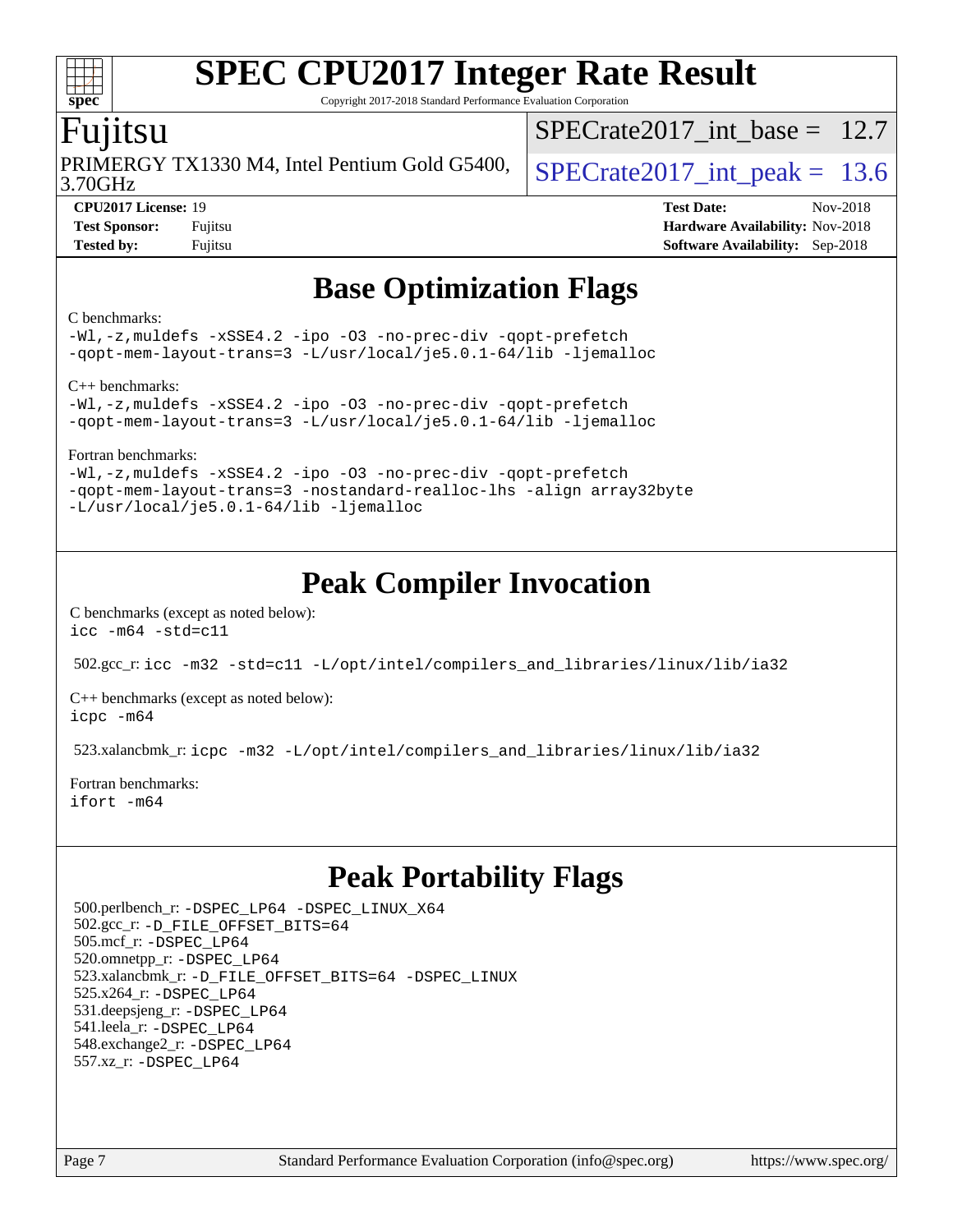Copyright 2017-2018 Standard Performance Evaluation Corporation

### untsu

**[spec](http://www.spec.org/)**

 $^{++}$ 

3.70GHz PRIMERGY TX1330 M4, Intel Pentium Gold G5400,  $\vert$  SPECrate 2017 int peak = 13.6

SPECrate2017 int\_base =  $12.7$ 

**[CPU2017 License:](http://www.spec.org/auto/cpu2017/Docs/result-fields.html#CPU2017License)** 19 **[Test Date:](http://www.spec.org/auto/cpu2017/Docs/result-fields.html#TestDate)** Nov-2018 **[Test Sponsor:](http://www.spec.org/auto/cpu2017/Docs/result-fields.html#TestSponsor)** Fujitsu **Fundal** Fujitsu **[Hardware Availability:](http://www.spec.org/auto/cpu2017/Docs/result-fields.html#HardwareAvailability)** Nov-2018 **[Tested by:](http://www.spec.org/auto/cpu2017/Docs/result-fields.html#Testedby)** Fujitsu **[Software Availability:](http://www.spec.org/auto/cpu2017/Docs/result-fields.html#SoftwareAvailability)** Sep-2018

## **[Peak Optimization Flags](http://www.spec.org/auto/cpu2017/Docs/result-fields.html#PeakOptimizationFlags)**

```
C benchmarks:
```
 500.perlbench\_r: [-Wl,-z,muldefs](http://www.spec.org/cpu2017/results/res2018q4/cpu2017-20181113-09790.flags.html#user_peakEXTRA_LDFLAGS500_perlbench_r_link_force_multiple1_b4cbdb97b34bdee9ceefcfe54f4c8ea74255f0b02a4b23e853cdb0e18eb4525ac79b5a88067c842dd0ee6996c24547a27a4b99331201badda8798ef8a743f577) [-prof-gen](http://www.spec.org/cpu2017/results/res2018q4/cpu2017-20181113-09790.flags.html#user_peakPASS1_CFLAGSPASS1_LDFLAGS500_perlbench_r_prof_gen_5aa4926d6013ddb2a31985c654b3eb18169fc0c6952a63635c234f711e6e63dd76e94ad52365559451ec499a2cdb89e4dc58ba4c67ef54ca681ffbe1461d6b36)(pass 1) [-prof-use](http://www.spec.org/cpu2017/results/res2018q4/cpu2017-20181113-09790.flags.html#user_peakPASS2_CFLAGSPASS2_LDFLAGS500_perlbench_r_prof_use_1a21ceae95f36a2b53c25747139a6c16ca95bd9def2a207b4f0849963b97e94f5260e30a0c64f4bb623698870e679ca08317ef8150905d41bd88c6f78df73f19)(pass 2) [-ipo](http://www.spec.org/cpu2017/results/res2018q4/cpu2017-20181113-09790.flags.html#user_peakPASS1_COPTIMIZEPASS2_COPTIMIZE500_perlbench_r_f-ipo) [-xSSE4.2](http://www.spec.org/cpu2017/results/res2018q4/cpu2017-20181113-09790.flags.html#user_peakPASS2_COPTIMIZE500_perlbench_r_f-xSSE42_d85b2ac37ddc90662d11f1a4a8dc959d40ee6b8c1b95cdec45efdeb6594938334ecec49699063ec518cad6ffb0ae5f89c6821e9beeb549020603d53f71a41bf5) [-O3](http://www.spec.org/cpu2017/results/res2018q4/cpu2017-20181113-09790.flags.html#user_peakPASS1_COPTIMIZEPASS2_COPTIMIZE500_perlbench_r_f-O3) [-no-prec-div](http://www.spec.org/cpu2017/results/res2018q4/cpu2017-20181113-09790.flags.html#user_peakPASS1_COPTIMIZEPASS2_COPTIMIZE500_perlbench_r_f-no-prec-div) [-qopt-prefetch](http://www.spec.org/cpu2017/results/res2018q4/cpu2017-20181113-09790.flags.html#user_peakPASS1_COPTIMIZEPASS2_COPTIMIZE500_perlbench_r_f-qopt-prefetch) [-qopt-mem-layout-trans=3](http://www.spec.org/cpu2017/results/res2018q4/cpu2017-20181113-09790.flags.html#user_peakPASS1_COPTIMIZEPASS2_COPTIMIZE500_perlbench_r_f-qopt-mem-layout-trans_de80db37974c74b1f0e20d883f0b675c88c3b01e9d123adea9b28688d64333345fb62bc4a798493513fdb68f60282f9a726aa07f478b2f7113531aecce732043) [-fno-strict-overflow](http://www.spec.org/cpu2017/results/res2018q4/cpu2017-20181113-09790.flags.html#user_peakEXTRA_OPTIMIZE500_perlbench_r_f-fno-strict-overflow) [-L/usr/local/je5.0.1-64/lib](http://www.spec.org/cpu2017/results/res2018q4/cpu2017-20181113-09790.flags.html#user_peakEXTRA_LIBS500_perlbench_r_jemalloc_link_path64_4b10a636b7bce113509b17f3bd0d6226c5fb2346b9178c2d0232c14f04ab830f976640479e5c33dc2bcbbdad86ecfb6634cbbd4418746f06f368b512fced5394) [-ljemalloc](http://www.spec.org/cpu2017/results/res2018q4/cpu2017-20181113-09790.flags.html#user_peakEXTRA_LIBS500_perlbench_r_jemalloc_link_lib_d1249b907c500fa1c0672f44f562e3d0f79738ae9e3c4a9c376d49f265a04b9c99b167ecedbf6711b3085be911c67ff61f150a17b3472be731631ba4d0471706) 502.gcc\_r: [-Wl,-z,muldefs](http://www.spec.org/cpu2017/results/res2018q4/cpu2017-20181113-09790.flags.html#user_peakEXTRA_LDFLAGS502_gcc_r_link_force_multiple1_b4cbdb97b34bdee9ceefcfe54f4c8ea74255f0b02a4b23e853cdb0e18eb4525ac79b5a88067c842dd0ee6996c24547a27a4b99331201badda8798ef8a743f577) [-prof-gen](http://www.spec.org/cpu2017/results/res2018q4/cpu2017-20181113-09790.flags.html#user_peakPASS1_CFLAGSPASS1_LDFLAGS502_gcc_r_prof_gen_5aa4926d6013ddb2a31985c654b3eb18169fc0c6952a63635c234f711e6e63dd76e94ad52365559451ec499a2cdb89e4dc58ba4c67ef54ca681ffbe1461d6b36)(pass 1) [-prof-use](http://www.spec.org/cpu2017/results/res2018q4/cpu2017-20181113-09790.flags.html#user_peakPASS2_CFLAGSPASS2_LDFLAGS502_gcc_r_prof_use_1a21ceae95f36a2b53c25747139a6c16ca95bd9def2a207b4f0849963b97e94f5260e30a0c64f4bb623698870e679ca08317ef8150905d41bd88c6f78df73f19)(pass 2) [-ipo](http://www.spec.org/cpu2017/results/res2018q4/cpu2017-20181113-09790.flags.html#user_peakPASS1_COPTIMIZEPASS2_COPTIMIZE502_gcc_r_f-ipo) [-xSSE4.2](http://www.spec.org/cpu2017/results/res2018q4/cpu2017-20181113-09790.flags.html#user_peakPASS2_COPTIMIZE502_gcc_r_f-xSSE42_d85b2ac37ddc90662d11f1a4a8dc959d40ee6b8c1b95cdec45efdeb6594938334ecec49699063ec518cad6ffb0ae5f89c6821e9beeb549020603d53f71a41bf5) [-O3](http://www.spec.org/cpu2017/results/res2018q4/cpu2017-20181113-09790.flags.html#user_peakPASS1_COPTIMIZEPASS2_COPTIMIZE502_gcc_r_f-O3) [-no-prec-div](http://www.spec.org/cpu2017/results/res2018q4/cpu2017-20181113-09790.flags.html#user_peakPASS1_COPTIMIZEPASS2_COPTIMIZE502_gcc_r_f-no-prec-div) [-qopt-prefetch](http://www.spec.org/cpu2017/results/res2018q4/cpu2017-20181113-09790.flags.html#user_peakPASS1_COPTIMIZEPASS2_COPTIMIZE502_gcc_r_f-qopt-prefetch) [-qopt-mem-layout-trans=3](http://www.spec.org/cpu2017/results/res2018q4/cpu2017-20181113-09790.flags.html#user_peakPASS1_COPTIMIZEPASS2_COPTIMIZE502_gcc_r_f-qopt-mem-layout-trans_de80db37974c74b1f0e20d883f0b675c88c3b01e9d123adea9b28688d64333345fb62bc4a798493513fdb68f60282f9a726aa07f478b2f7113531aecce732043) [-L/usr/local/je5.0.1-32/lib](http://www.spec.org/cpu2017/results/res2018q4/cpu2017-20181113-09790.flags.html#user_peakEXTRA_LIBS502_gcc_r_jemalloc_link_path32_e29f22e8e6c17053bbc6a0971f5a9c01a601a06bb1a59df2084b77a2fe0a2995b64fd4256feaeea39eeba3aae142e96e2b2b0a28974019c0c0c88139a84f900a) [-ljemalloc](http://www.spec.org/cpu2017/results/res2018q4/cpu2017-20181113-09790.flags.html#user_peakEXTRA_LIBS502_gcc_r_jemalloc_link_lib_d1249b907c500fa1c0672f44f562e3d0f79738ae9e3c4a9c376d49f265a04b9c99b167ecedbf6711b3085be911c67ff61f150a17b3472be731631ba4d0471706) 505.mcf\_r: basepeak = yes 525.x264\_r: [-Wl,-z,muldefs](http://www.spec.org/cpu2017/results/res2018q4/cpu2017-20181113-09790.flags.html#user_peakEXTRA_LDFLAGS525_x264_r_link_force_multiple1_b4cbdb97b34bdee9ceefcfe54f4c8ea74255f0b02a4b23e853cdb0e18eb4525ac79b5a88067c842dd0ee6996c24547a27a4b99331201badda8798ef8a743f577) [-xSSE4.2](http://www.spec.org/cpu2017/results/res2018q4/cpu2017-20181113-09790.flags.html#user_peakCOPTIMIZE525_x264_r_f-xSSE42_d85b2ac37ddc90662d11f1a4a8dc959d40ee6b8c1b95cdec45efdeb6594938334ecec49699063ec518cad6ffb0ae5f89c6821e9beeb549020603d53f71a41bf5) [-ipo](http://www.spec.org/cpu2017/results/res2018q4/cpu2017-20181113-09790.flags.html#user_peakCOPTIMIZE525_x264_r_f-ipo) [-O3](http://www.spec.org/cpu2017/results/res2018q4/cpu2017-20181113-09790.flags.html#user_peakCOPTIMIZE525_x264_r_f-O3) [-no-prec-div](http://www.spec.org/cpu2017/results/res2018q4/cpu2017-20181113-09790.flags.html#user_peakCOPTIMIZE525_x264_r_f-no-prec-div) [-qopt-prefetch](http://www.spec.org/cpu2017/results/res2018q4/cpu2017-20181113-09790.flags.html#user_peakCOPTIMIZE525_x264_r_f-qopt-prefetch) [-qopt-mem-layout-trans=3](http://www.spec.org/cpu2017/results/res2018q4/cpu2017-20181113-09790.flags.html#user_peakCOPTIMIZE525_x264_r_f-qopt-mem-layout-trans_de80db37974c74b1f0e20d883f0b675c88c3b01e9d123adea9b28688d64333345fb62bc4a798493513fdb68f60282f9a726aa07f478b2f7113531aecce732043) [-fno-alias](http://www.spec.org/cpu2017/results/res2018q4/cpu2017-20181113-09790.flags.html#user_peakEXTRA_OPTIMIZE525_x264_r_f-no-alias_77dbac10d91cbfe898fbf4a29d1b29b694089caa623bdd1baccc9957d4edbe8d106c0b357e2748a65b44fc9e83d78098bb898077f3fe92f9faf24f7bd4a07ed7) [-L/usr/local/je5.0.1-64/lib](http://www.spec.org/cpu2017/results/res2018q4/cpu2017-20181113-09790.flags.html#user_peakEXTRA_LIBS525_x264_r_jemalloc_link_path64_4b10a636b7bce113509b17f3bd0d6226c5fb2346b9178c2d0232c14f04ab830f976640479e5c33dc2bcbbdad86ecfb6634cbbd4418746f06f368b512fced5394) [-ljemalloc](http://www.spec.org/cpu2017/results/res2018q4/cpu2017-20181113-09790.flags.html#user_peakEXTRA_LIBS525_x264_r_jemalloc_link_lib_d1249b907c500fa1c0672f44f562e3d0f79738ae9e3c4a9c376d49f265a04b9c99b167ecedbf6711b3085be911c67ff61f150a17b3472be731631ba4d0471706) 557.xz\_r: [-Wl,-z,muldefs](http://www.spec.org/cpu2017/results/res2018q4/cpu2017-20181113-09790.flags.html#user_peakEXTRA_LDFLAGS557_xz_r_link_force_multiple1_b4cbdb97b34bdee9ceefcfe54f4c8ea74255f0b02a4b23e853cdb0e18eb4525ac79b5a88067c842dd0ee6996c24547a27a4b99331201badda8798ef8a743f577) [-xSSE4.2](http://www.spec.org/cpu2017/results/res2018q4/cpu2017-20181113-09790.flags.html#user_peakCOPTIMIZE557_xz_r_f-xSSE42_d85b2ac37ddc90662d11f1a4a8dc959d40ee6b8c1b95cdec45efdeb6594938334ecec49699063ec518cad6ffb0ae5f89c6821e9beeb549020603d53f71a41bf5) [-ipo](http://www.spec.org/cpu2017/results/res2018q4/cpu2017-20181113-09790.flags.html#user_peakCOPTIMIZE557_xz_r_f-ipo) [-O3](http://www.spec.org/cpu2017/results/res2018q4/cpu2017-20181113-09790.flags.html#user_peakCOPTIMIZE557_xz_r_f-O3) [-no-prec-div](http://www.spec.org/cpu2017/results/res2018q4/cpu2017-20181113-09790.flags.html#user_peakCOPTIMIZE557_xz_r_f-no-prec-div) [-qopt-prefetch](http://www.spec.org/cpu2017/results/res2018q4/cpu2017-20181113-09790.flags.html#user_peakCOPTIMIZE557_xz_r_f-qopt-prefetch) [-qopt-mem-layout-trans=3](http://www.spec.org/cpu2017/results/res2018q4/cpu2017-20181113-09790.flags.html#user_peakCOPTIMIZE557_xz_r_f-qopt-mem-layout-trans_de80db37974c74b1f0e20d883f0b675c88c3b01e9d123adea9b28688d64333345fb62bc4a798493513fdb68f60282f9a726aa07f478b2f7113531aecce732043) [-L/usr/local/je5.0.1-64/lib](http://www.spec.org/cpu2017/results/res2018q4/cpu2017-20181113-09790.flags.html#user_peakEXTRA_LIBS557_xz_r_jemalloc_link_path64_4b10a636b7bce113509b17f3bd0d6226c5fb2346b9178c2d0232c14f04ab830f976640479e5c33dc2bcbbdad86ecfb6634cbbd4418746f06f368b512fced5394) [-ljemalloc](http://www.spec.org/cpu2017/results/res2018q4/cpu2017-20181113-09790.flags.html#user_peakEXTRA_LIBS557_xz_r_jemalloc_link_lib_d1249b907c500fa1c0672f44f562e3d0f79738ae9e3c4a9c376d49f265a04b9c99b167ecedbf6711b3085be911c67ff61f150a17b3472be731631ba4d0471706) [C++ benchmarks](http://www.spec.org/auto/cpu2017/Docs/result-fields.html#CXXbenchmarks): 520.omnetpp\_r: [-Wl,-z,muldefs](http://www.spec.org/cpu2017/results/res2018q4/cpu2017-20181113-09790.flags.html#user_peakEXTRA_LDFLAGS520_omnetpp_r_link_force_multiple1_b4cbdb97b34bdee9ceefcfe54f4c8ea74255f0b02a4b23e853cdb0e18eb4525ac79b5a88067c842dd0ee6996c24547a27a4b99331201badda8798ef8a743f577) [-prof-gen](http://www.spec.org/cpu2017/results/res2018q4/cpu2017-20181113-09790.flags.html#user_peakPASS1_CXXFLAGSPASS1_LDFLAGS520_omnetpp_r_prof_gen_5aa4926d6013ddb2a31985c654b3eb18169fc0c6952a63635c234f711e6e63dd76e94ad52365559451ec499a2cdb89e4dc58ba4c67ef54ca681ffbe1461d6b36)(pass 1) [-prof-use](http://www.spec.org/cpu2017/results/res2018q4/cpu2017-20181113-09790.flags.html#user_peakPASS2_CXXFLAGSPASS2_LDFLAGS520_omnetpp_r_prof_use_1a21ceae95f36a2b53c25747139a6c16ca95bd9def2a207b4f0849963b97e94f5260e30a0c64f4bb623698870e679ca08317ef8150905d41bd88c6f78df73f19)(pass 2) [-ipo](http://www.spec.org/cpu2017/results/res2018q4/cpu2017-20181113-09790.flags.html#user_peakPASS1_CXXOPTIMIZEPASS2_CXXOPTIMIZE520_omnetpp_r_f-ipo) [-xSSE4.2](http://www.spec.org/cpu2017/results/res2018q4/cpu2017-20181113-09790.flags.html#user_peakPASS2_CXXOPTIMIZE520_omnetpp_r_f-xSSE42_d85b2ac37ddc90662d11f1a4a8dc959d40ee6b8c1b95cdec45efdeb6594938334ecec49699063ec518cad6ffb0ae5f89c6821e9beeb549020603d53f71a41bf5) [-O3](http://www.spec.org/cpu2017/results/res2018q4/cpu2017-20181113-09790.flags.html#user_peakPASS1_CXXOPTIMIZEPASS2_CXXOPTIMIZE520_omnetpp_r_f-O3) [-no-prec-div](http://www.spec.org/cpu2017/results/res2018q4/cpu2017-20181113-09790.flags.html#user_peakPASS1_CXXOPTIMIZEPASS2_CXXOPTIMIZE520_omnetpp_r_f-no-prec-div) [-qopt-prefetch](http://www.spec.org/cpu2017/results/res2018q4/cpu2017-20181113-09790.flags.html#user_peakPASS1_CXXOPTIMIZEPASS2_CXXOPTIMIZE520_omnetpp_r_f-qopt-prefetch) [-qopt-mem-layout-trans=3](http://www.spec.org/cpu2017/results/res2018q4/cpu2017-20181113-09790.flags.html#user_peakPASS1_CXXOPTIMIZEPASS2_CXXOPTIMIZE520_omnetpp_r_f-qopt-mem-layout-trans_de80db37974c74b1f0e20d883f0b675c88c3b01e9d123adea9b28688d64333345fb62bc4a798493513fdb68f60282f9a726aa07f478b2f7113531aecce732043) [-L/usr/local/je5.0.1-64/lib](http://www.spec.org/cpu2017/results/res2018q4/cpu2017-20181113-09790.flags.html#user_peakEXTRA_LIBS520_omnetpp_r_jemalloc_link_path64_4b10a636b7bce113509b17f3bd0d6226c5fb2346b9178c2d0232c14f04ab830f976640479e5c33dc2bcbbdad86ecfb6634cbbd4418746f06f368b512fced5394) [-ljemalloc](http://www.spec.org/cpu2017/results/res2018q4/cpu2017-20181113-09790.flags.html#user_peakEXTRA_LIBS520_omnetpp_r_jemalloc_link_lib_d1249b907c500fa1c0672f44f562e3d0f79738ae9e3c4a9c376d49f265a04b9c99b167ecedbf6711b3085be911c67ff61f150a17b3472be731631ba4d0471706) 523.xalancbmk\_r:  $-W1$ ,  $-z$ , muldefs  $-prof-qen(pass 1)$   $-prof-use(pass 2) -ipo$  $-prof-use(pass 2) -ipo$  $-prof-use(pass 2) -ipo$ [-xSSE4.2](http://www.spec.org/cpu2017/results/res2018q4/cpu2017-20181113-09790.flags.html#user_peakPASS2_CXXOPTIMIZE523_xalancbmk_r_f-xSSE42_d85b2ac37ddc90662d11f1a4a8dc959d40ee6b8c1b95cdec45efdeb6594938334ecec49699063ec518cad6ffb0ae5f89c6821e9beeb549020603d53f71a41bf5) [-O3](http://www.spec.org/cpu2017/results/res2018q4/cpu2017-20181113-09790.flags.html#user_peakPASS1_CXXOPTIMIZEPASS2_CXXOPTIMIZE523_xalancbmk_r_f-O3) [-no-prec-div](http://www.spec.org/cpu2017/results/res2018q4/cpu2017-20181113-09790.flags.html#user_peakPASS1_CXXOPTIMIZEPASS2_CXXOPTIMIZE523_xalancbmk_r_f-no-prec-div) [-qopt-prefetch](http://www.spec.org/cpu2017/results/res2018q4/cpu2017-20181113-09790.flags.html#user_peakPASS1_CXXOPTIMIZEPASS2_CXXOPTIMIZE523_xalancbmk_r_f-qopt-prefetch) [-qopt-mem-layout-trans=3](http://www.spec.org/cpu2017/results/res2018q4/cpu2017-20181113-09790.flags.html#user_peakPASS1_CXXOPTIMIZEPASS2_CXXOPTIMIZE523_xalancbmk_r_f-qopt-mem-layout-trans_de80db37974c74b1f0e20d883f0b675c88c3b01e9d123adea9b28688d64333345fb62bc4a798493513fdb68f60282f9a726aa07f478b2f7113531aecce732043) [-L/usr/local/je5.0.1-32/lib](http://www.spec.org/cpu2017/results/res2018q4/cpu2017-20181113-09790.flags.html#user_peakEXTRA_LIBS523_xalancbmk_r_jemalloc_link_path32_e29f22e8e6c17053bbc6a0971f5a9c01a601a06bb1a59df2084b77a2fe0a2995b64fd4256feaeea39eeba3aae142e96e2b2b0a28974019c0c0c88139a84f900a) [-ljemalloc](http://www.spec.org/cpu2017/results/res2018q4/cpu2017-20181113-09790.flags.html#user_peakEXTRA_LIBS523_xalancbmk_r_jemalloc_link_lib_d1249b907c500fa1c0672f44f562e3d0f79738ae9e3c4a9c376d49f265a04b9c99b167ecedbf6711b3085be911c67ff61f150a17b3472be731631ba4d0471706) 531.deepsjeng\_r: Same as 520.omnetpp\_r 541.leela\_r: Same as 520.omnetpp\_r [Fortran benchmarks:](http://www.spec.org/auto/cpu2017/Docs/result-fields.html#Fortranbenchmarks) 548.exchange2\_r: basepeak = yes The flags files that were used to format this result can be browsed at <http://www.spec.org/cpu2017/flags/Intel-ic18.0-official-linux64.2017-12-21.html> <http://www.spec.org/cpu2017/flags/Fujitsu-Platform-Settings-V1.0.2-CFL-RevA.html>